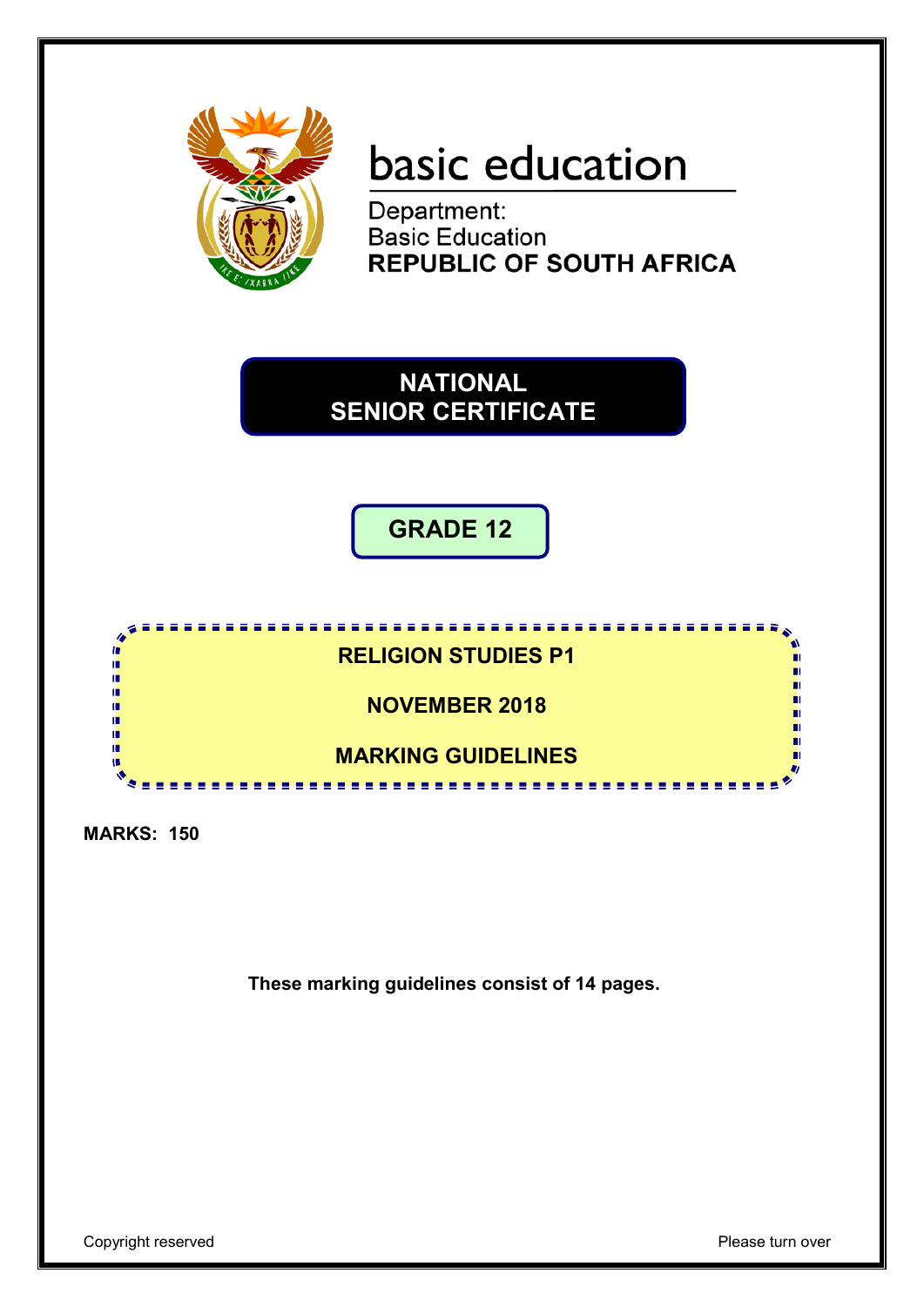### **SECTION A (COMPULSORY)**

#### **QUESTION 1**

| 1.1. | 1.1.1<br>1.1.2<br>1.1.3<br>1.1.4<br>1.1.5<br>1.1.6<br>1.1.7<br>1.1.8<br>1.1.9<br>1.1.10 | $C\sqrt{}$<br>$C\sqrt{}$<br>$A\sqrt{}$<br>$D\sqrt{}$<br>$A\sqrt{}$<br>$D\sqrt{}$<br>$D\sqrt{}$<br>$C\sqrt{}$<br>$B\sqrt{}$<br>$A\sqrt{}$                | (1)<br>(1)<br>(1)<br>(1)<br>(1)<br>(1)<br>(1)<br>(1)<br>(1)<br>(1)<br>$(10 \times 1)$ $(10)$ |
|------|-----------------------------------------------------------------------------------------|---------------------------------------------------------------------------------------------------------------------------------------------------------|----------------------------------------------------------------------------------------------|
| 1.2  | 1.2.1                                                                                   | • Roman Catholic $\sqrt{}$<br>• The others belong to the Protestant subdivision of Christianity. $\sqrt{ }$                                             | (2)                                                                                          |
|      | 1.2.2                                                                                   | llima √<br>$\bullet$<br>• The others belong to Islam. $\sqrt{ }$                                                                                        | (2)                                                                                          |
|      | 1.2.3                                                                                   | • Psalms. $\sqrt{ }$<br>The others are kinds of stories/teachings. $\sqrt{ }$                                                                           |                                                                                              |
|      | 1.2.4                                                                                   | • Darwin. $\sqrt{ }$<br>The others were astronomers/scientists who discovered that the<br>earth revolves around the sun (heliocentric view). $\sqrt{ }$ | (2)<br>(2)                                                                                   |
|      | 1.2.5                                                                                   | • Martyr. $\sqrt{ }$<br>• The others are religious leaders. $\sqrt{ }$                                                                                  | (2)                                                                                          |
| 1.3  | 1.3.1<br>1.3.2<br>1.3.3<br>1.3.4<br>1.3.5<br>1.3.6                                      | $F\sqrt{}$<br>$H\sqrt{}$<br>$A\sqrt{}$<br>$B\sqrt{}$<br>$C\sqrt{}$<br>$D\sqrt{}$                                                                        | (1)<br>(1)<br>(1)<br>(1)<br>(1)<br>(1)                                                       |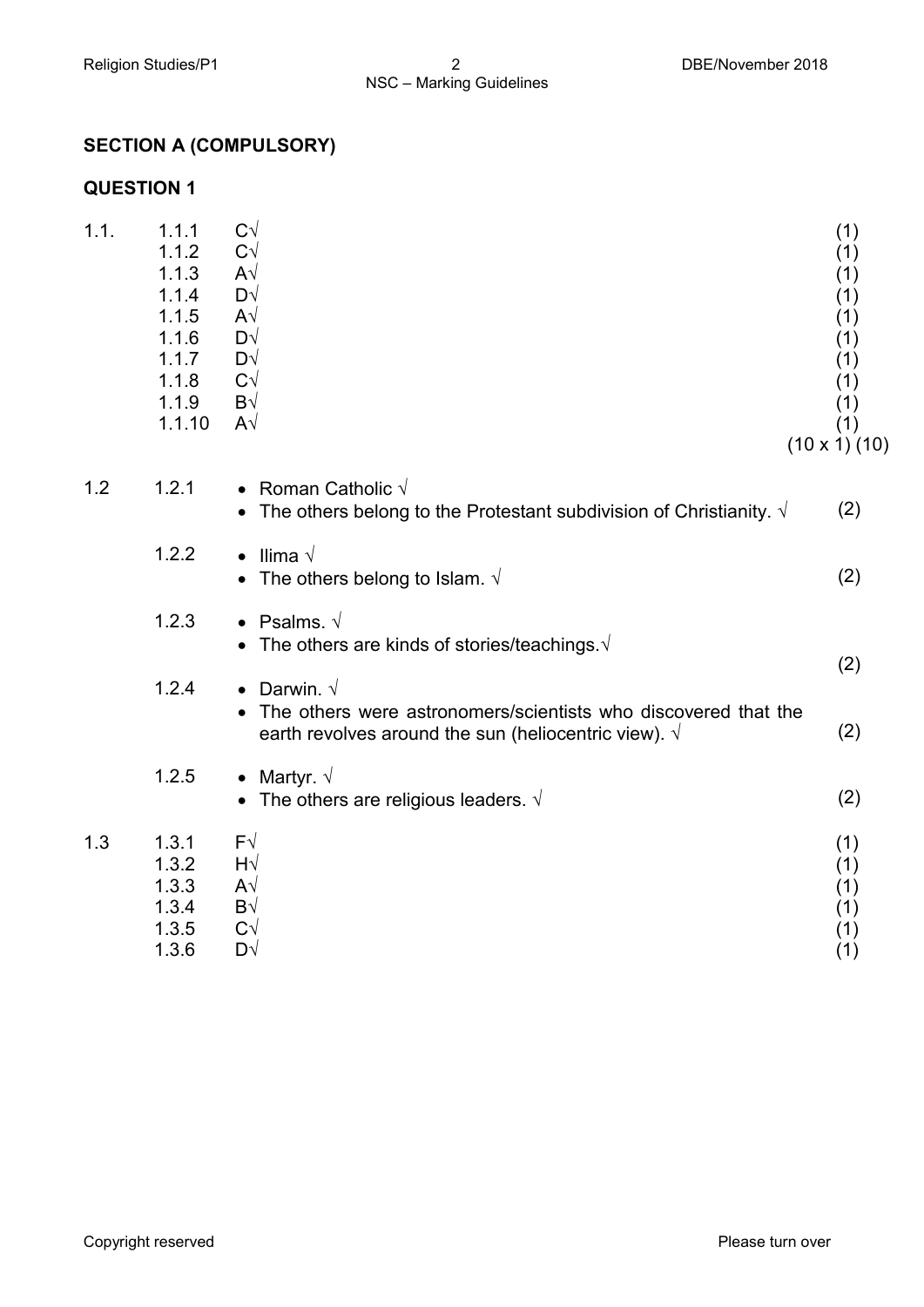| 1.4 | 1.4.1                                              | False. $\sqrt{ }$ Martin Luther King was a Baptist pastor who took a leading<br>role in the Civil Rights Movement in America in the 1960s $\sqrt{OR}$<br>Martin Luther, a German Roman Catholic monk, started the<br>Reformation $\sqrt{}$                                   | (2)                                    |
|-----|----------------------------------------------------|------------------------------------------------------------------------------------------------------------------------------------------------------------------------------------------------------------------------------------------------------------------------------|----------------------------------------|
|     | 1.4.2                                              | False. $\sqrt{ }$ The King or Queen of England is the head of the Anglican<br>Church. $\sqrt{OR}$<br>The Archbishop of Canterbury is the leading bishop but not the<br>head.                                                                                                 | (2)                                    |
|     | 1.4.3                                              | False. $\sqrt{M}$ Mixing elements of one religion with elements of another to<br>form a new religion is called syncretism. $\sqrt{OR}$<br>Fundamentalism is a form of conservatism in which members<br>interpret the scriptures literally/selectively.                       | (2)                                    |
|     | 1.4.4                                              | False. $\sqrt{ }$ The Baha'i faith is the youngest religion in the world. / a<br>pluralistic religion OR African Traditional Religion is a clan-based<br>religion. $\sqrt{ }$                                                                                                | (2)                                    |
|     | 1.4.5                                              | False $\sqrt{ }$ Orthodox Judaism is the oldest group who observe the<br>laws of the Torah strictly. $\sqrt{OR}$<br>Conservative Judaism is the most recently formed of the<br>subdivisions of Judaism, in reaction to the liberal views of the<br>Reformed Jews. $\sqrt{ }$ | (2)                                    |
|     | 1.4.6                                              | False $\sqrt{ }$ Ritual is a religious observance intended to remind of a<br>sacred occasion. $\sqrt{OR}$<br>Compassion is a feeling for others that involves care for and<br>sympathy with them.                                                                            | (2)                                    |
| 1.5 | 1.5.1<br>1.5.2<br>1.5.3<br>1.5.4<br>1.5.5<br>1.5.6 | Christians/Christianity $\sqrt{\sqrt{}}$<br>Brahman/Ishwar/Ishvara/Shiva/Vishnu $\sqrt{d}$<br>Constantine√√<br>Normative $\sqrt{\sqrt{2}}$<br>Yang $\sqrt{ }$ and yin $\sqrt{ }$<br>Qur'an $\sqrt{v}$                                                                        | (2)<br>(2)<br>(2)<br>(2)<br>(2)<br>(2) |
|     |                                                    | <b>TOTAL SECTION A:</b>                                                                                                                                                                                                                                                      | 50                                     |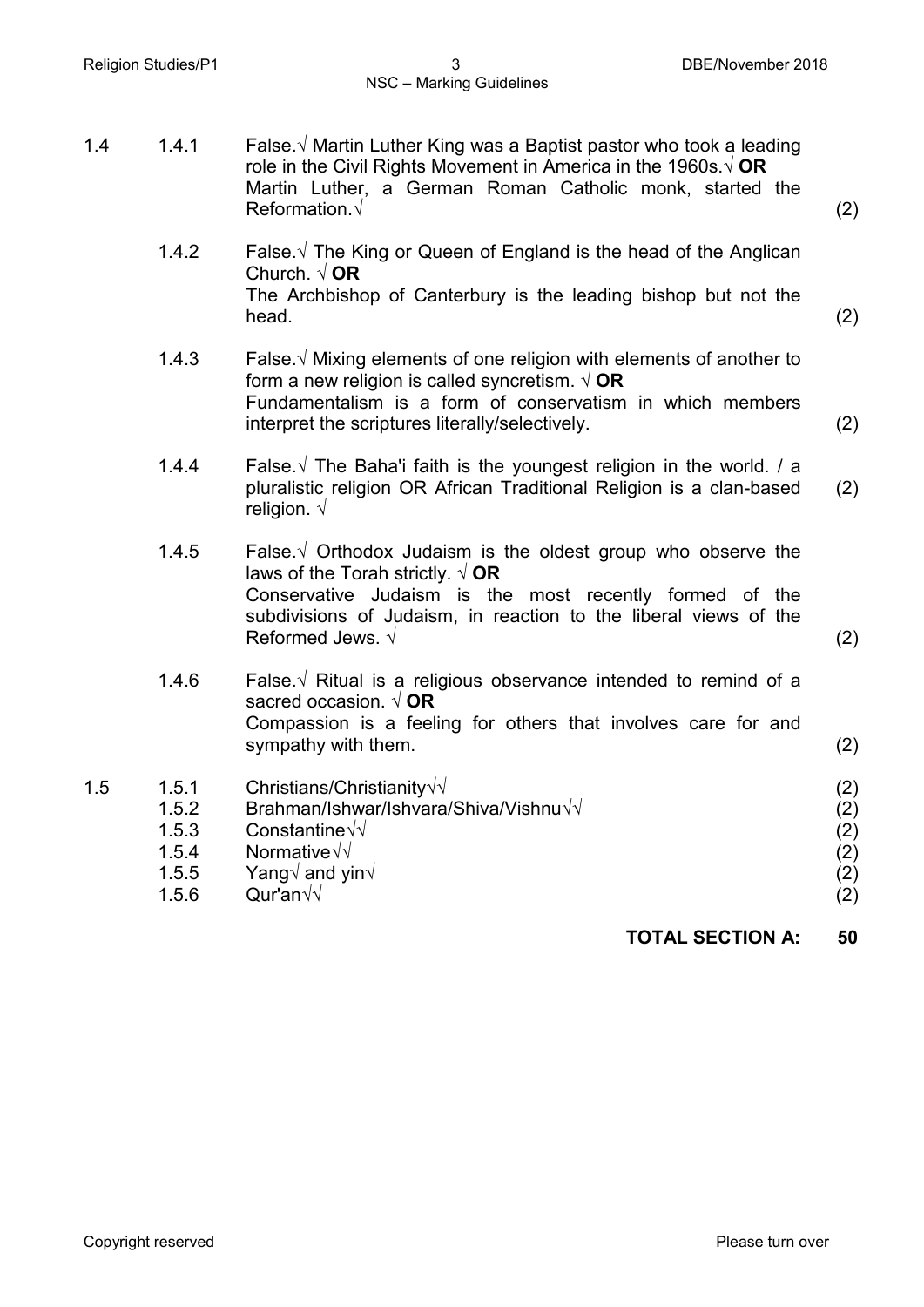#### **SECTION B:**

#### **QUESTION 2**

- 
- 2.1 2.1.1 It is regarded as the beginning of our present day awareness of inter-religious dialogue and relationships.
	- Hinduism was introduced to the West. The talks by Swami Vivekananda especially made an impression.
	- The Parliament has continued to today, successfully promoting inter-faith dialogue and co-operation in the world.
	- Practically, it has helped with mediation between groups in conflict situations.
	- It has helped with alleviating suffering. E.g. the Parliament developed a programme to help children in Africa who are affected by HIV/Aids and provided medical supplies.
	- It provides skills development programmes for people in developing countries.

**NOTE: Other relevant answers must be credited.** (6)

- 2.1.2 It means different religions from all over the world coming together.
	- The aim is to converse with respect and inclusivity of all sides, seeking to understand rather than to win an argument  $(dialogue)$ .  $(4)$ 
		-
- 2.1.3 The parliament of a country is part of its government, made up of representatives who have some power and authority.
	- However, any person may attend PWR, whether representing a larger body or not.
	- PWR does not have any power or authority to actually enforce any of the resolutions taken.
	- It relies on those present to go back home to their countries and voluntarily implement the recommendations of the Parliament.

**NOTE: Other relevant answers must be credited.**

(6)

A maximum of FOUR marks may be awarded for one parliament, and TWO marks for the other.

#### 2.1.4 **EXAMPLE 1:**

- African Council of Religious Leaders Religions for Peace. **Successes:**
- They successfully bring religious leaders in Africa together in an atmosphere of inclusivity, respect and dialogue.
- They preserve the religious identity of the various religions.
- They uphold the principles of representivity, subsidiarity and solidarity.
- They support locally led inter-faith activities and services.
- They participated in the World Social Forum.
- The positive work that has been done has made a difference to those communities, and is greatly appreciated.

#### **Failures:**

• There is still much suffering in Africa as a result of conflict.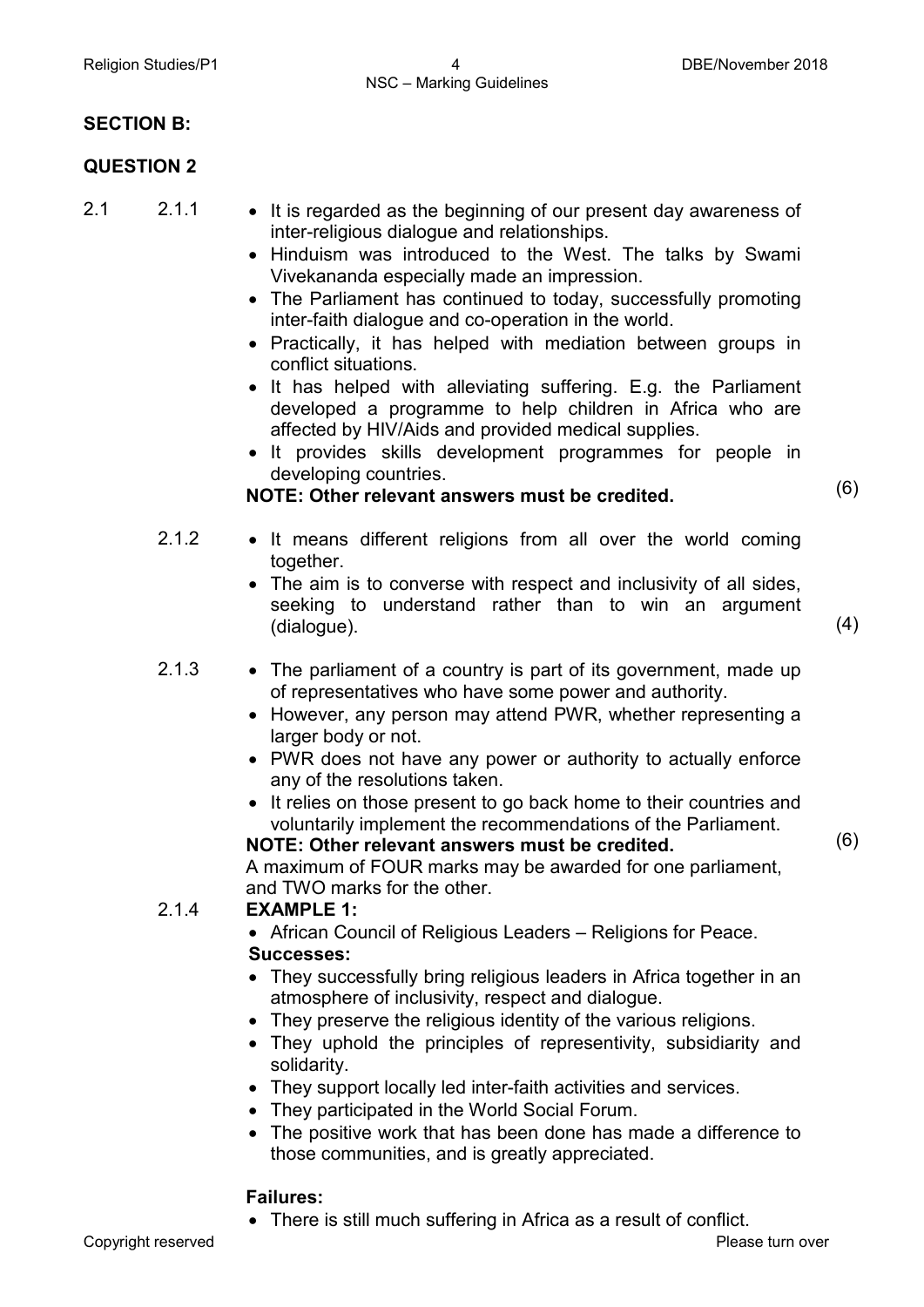NSC – Marking Guidelines

- There is still suffering as a result of poverty and lack of resources in Africa.
- Not all countries and government authorities recognize and give support to the African Council of Religious Leaders – Religions for Peace.
- The organization has limited resources, and it relies on public donations.

#### **EXAMPLE 2:**

• World Conference of Religions for Peace.

#### **Successes:**

- The organization is active on every continent.
- It has formed many inter-religious groups to address common problems.
- These groups are also working to promote world peace.
- They have mediated in conflict situations. E.g. Sierra Leone, Bosnia and Kosovo.
- They have organized an international network of religious women's organisations.

#### **Failures:**

- Despite the great and dedicated work by this organisation, the world seems to be experiencing an increase in conflict and lack of peace.
- There even seems to be an increase in religious conflict in the world.
- Volunteer organisations like this invariably struggle to obtain the resources required to match their needs.

#### **NOTE: Other relevant answers must be credited.**

Two marks are awarded for naming the organisation. In addition, If only successes or only failures are discussed, a maximum of 8 marks may be awarded.

- 2.1.5 Cape Town is home to many races, religious traditions, and cultural varieties.
	- They wanted to experience spiritual and cultural variety, to exchange insight and to share wisdom.
	- The world was full of admiration for South Africa on its achievement of democracy in 1994.
	- People were keen to come to South Africa in support of its peaceful transition, including religious people.
	- President Nelson Mandela supported interreligious relationships and attended the Parliament.
	- Cape Town is a world class city/has the necessary infrastructure.

#### **NOTE: Other relevant answers must be credited.** (6)

- 2.2 A religious teaching is systematic information about a religion.
	- If the teaching is accepted by faith, it becomes a person's religious belief.
	- Therefore, teaching and belief are connected teaching leads to belief and behind a belief there is a teaching. (4)

(12)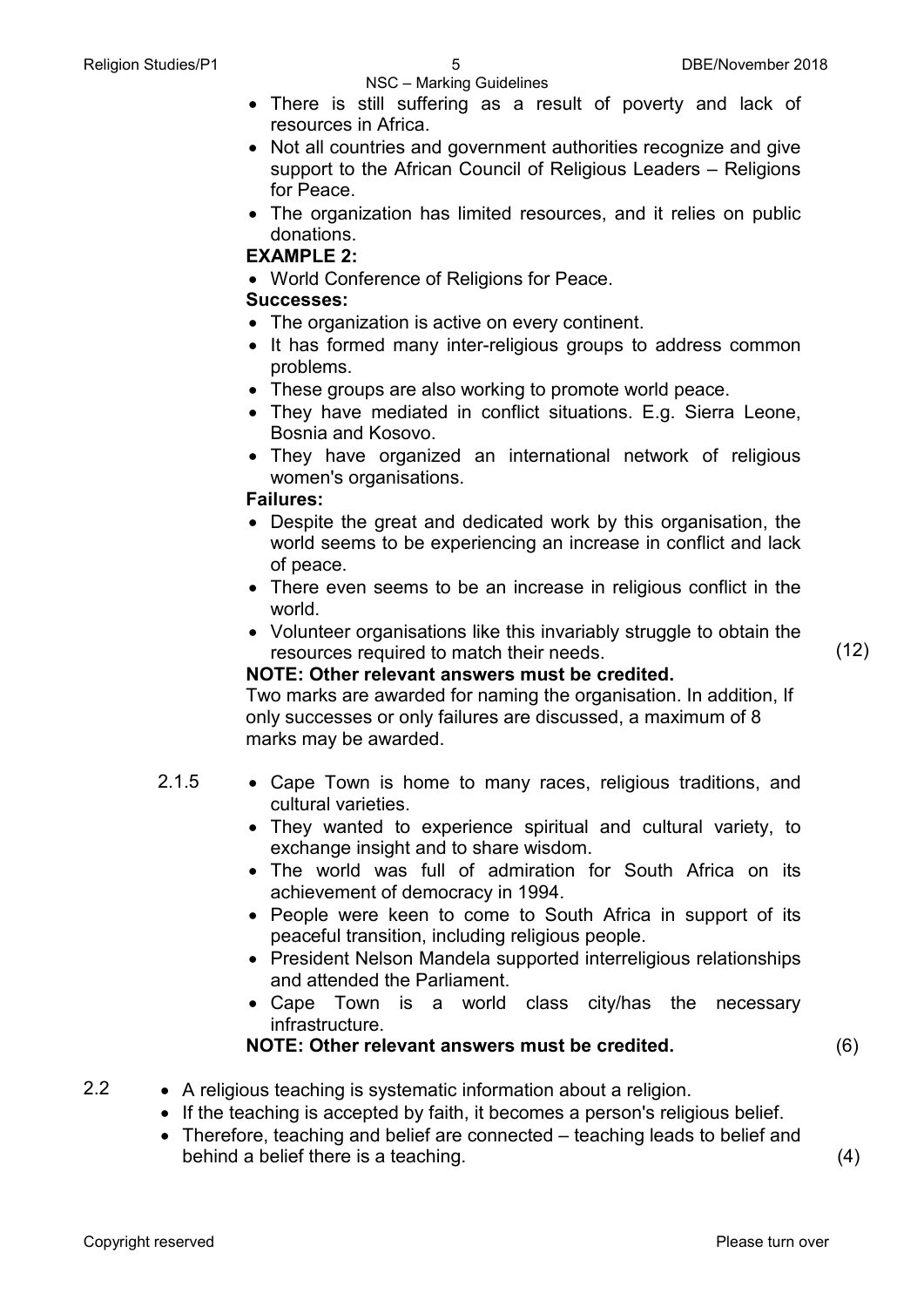- 2.3 A doctrine is often contested.
	- There is a sense of argument and negotiation, as doctrines are constructed in relation to philosophical worldviews.
	- A dogma has to do with the claim to absolute authority of certain teachings.
	- A dogma is more formal, fixed and authoritative and therefore not contested.
	- Dogmas are binding on members if they want to claim membership of a religion. This means that in order to be regarded as a member of a religion, a person needs to accept its dogmas. (4)
- 2.4. 2.4.1 A religion's uniqueness is at least one distinctive feature that sets it apart from other religions. • A unique feature is 'one-of-a-kind', something that belongs only to that religion and no other. (2) 2.4.2 • Unity means standing together, for a common purpose. • It is usually possible to identify the aspect in which religions are united – they share a belief or a practice; they stand together to fight for a cause, etc. (2) 2.5 2.5.1 • People in a religion might have a strong sense of togetherness and support for each other, forming a united community. • People in a religion are united in their belief in the teachings of that particular religion. • Members carry out the same practices within a religion. **NOTE: Other relevant answers must be credited.** (2) 2.5.2 • Different religions might come together to provide humanitarian assistance for a community affected by a natural disaster. • They unite to address social challenges, such as gangsterism or substance abuse, in their communities. • Different religions might be in unity with regard to a
	- teaching/belief.

**NOTE: Other relevant answers must be credited.** (2)

**[50]**

Copyright reserved **Please turn over the Copyright reserved** Please turn over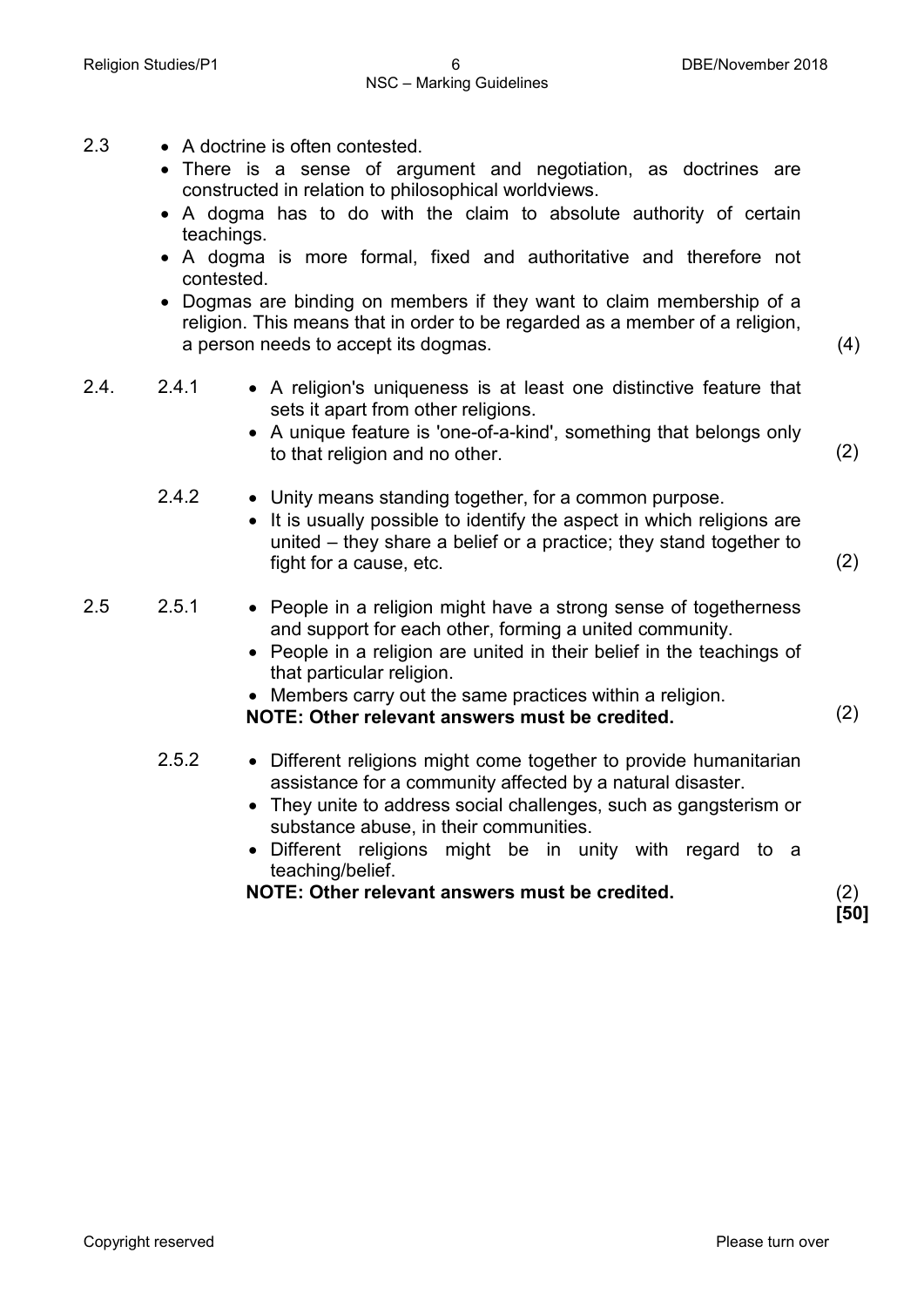#### NSC – Marking Guidelines

#### **QUESTION 3**

- 3.1 The word 'media' is the plural of the Latin 'medium' meaning 'by means of'.
	- We understand media as the means by or through which mass communication is carried out.
	- Kinds of media: social media/ social networks;
	- electronic media; TV, films
	- Print media/ mass media magazines, newspaper, publications, pamphlets, articles; radio, broadcasting, etc.

**NOTE: Other relevant answers must be credited.**

- 3.2 The significant increase in coverage is in line with the communications explosion of our times.
	- Due to today's easy access to information, more people are curious to know and find out things, including religious matters, for themselves.
	- These days many ordinary people are also well-educated, not just the religious experts, and their education enables them to form their own opinions in religious matters and world affairs.
	- The increase in coverage can be beneficial to religion as it involves more people and there can be greater accountability all round.
	- On the other hand, mere increase in coverage is not automatically a benefit, especially if the coverage is skewed.

#### **NOTE: Other relevant answers must be credited.** (6)

(4)

(6)

- 3.3 3.3.1 'Orthodox faiths' means the major traditional religions of the world, e.g. Judaism, Christianity, Islam, Hinduism and Buddhism.
	- 'Minority religions' means the smaller, lesser-known religions, such as indigenous knowledge systems/indigenous religions, Jainism, Confucianism, Shinto
	- 3.3.2 Our increasingly secular world is not very interested in religion, particularly the traditional, mainline religions.
		- Our secular world may even be quite hostile to religion.
		- These religions, regarded as 'old' and 'stuffy', are not seen as newsworthy unless the news can be made sensational.
		- The modern trend is towards protecting minorities who do not have much of a voice to speak for themselves.
		- Previously, the minority religions, such as the indigenous religions, were in danger of dying out.

**NOTE: Other relevant answers must be credited. aan** (4)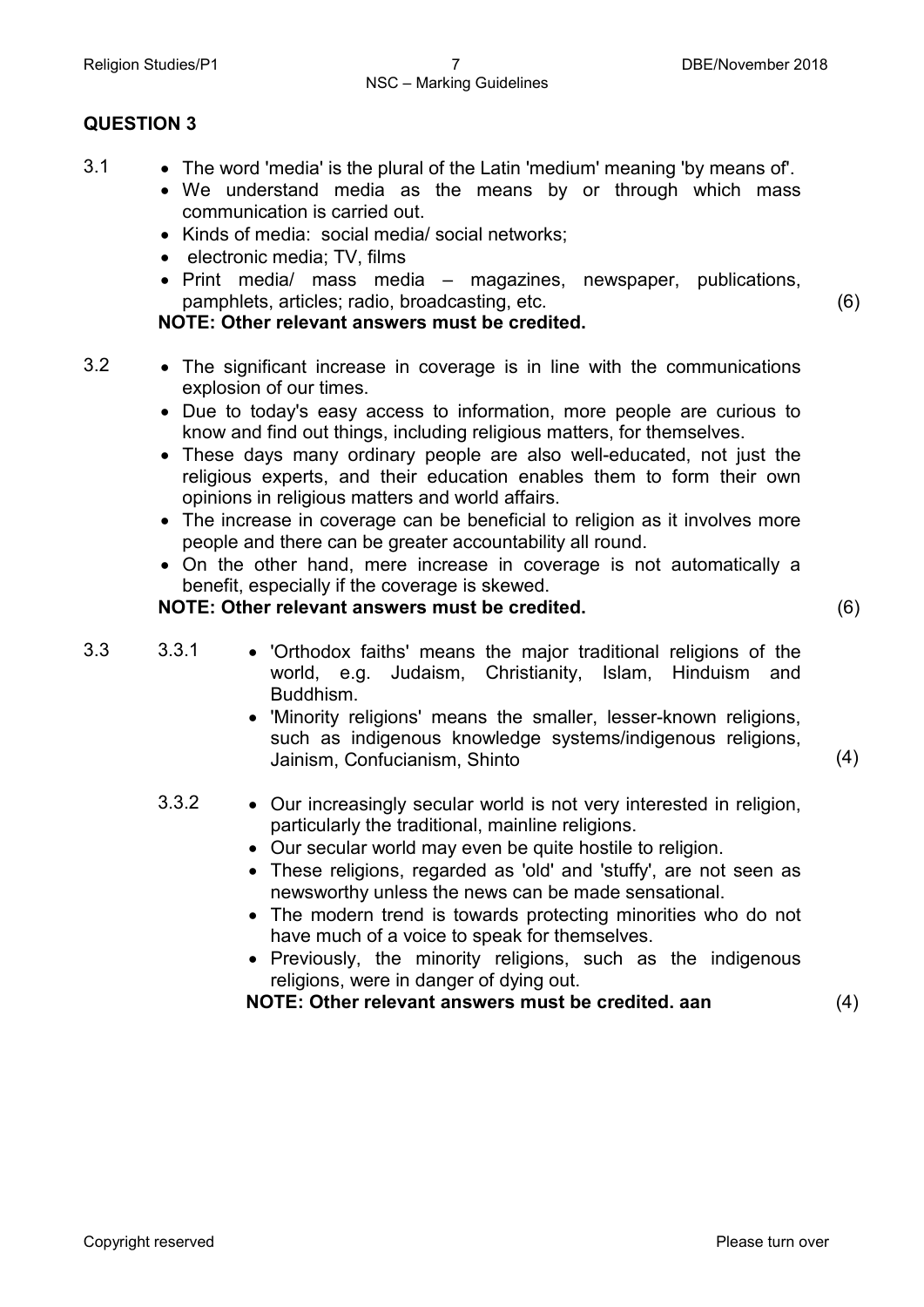#### 3.4 **EXAMPLE 1:**

- Recently there have been reports in the print media/newspapers about sexual abuse of boys by clergy in the Anglican Church.
- Two men have revealed this after more than 20 years of silence, one a well-known author.
- The Anglican Archbishop of Cape Town, Archbishop Thabo Makgoba, devoted part of his Easter sermon to this matter, which has been a shock to the church.
- He acknowledged that the church has lagged behind in investigating such matters.
- The article gave a balanced view.
- The Archbishop must be complimented for his honesty and for the steps he has taken to prevent such crises.

#### **EXAMPLE 2:**

- According to a report in the social media, the Cultural, Religious and Language Rights Commission has been investigating reports of sexual abuse by religious leaders.
- A spokesperson for the Commission has stated that this issue is 'more common than we thought'.
- The Commission is doing its work following up the complaints in an objective and professional manner.
- At the same time, it laments the spread of sexual abuse that it is uncovering.
- Initial reports indicate that the sexual abuse has been going on for a long time, but in silence and secrecy.
- The victims feel helpless because the perpetrator is an authority figure in a position of trust.

• They are also often threatened with violence, and therefore remain silent. **NOTE: Other relevant answers must be credited.** (10)

- 3.5 3.5.1 This is a generalisation of someone or a group of people that is fixed and widely held, that one has accepted unquestioningly from others, without personal reflection or experience or research.
	- The acceptance is based on a preconceived idea or ignorance or prejudice.
	- Example: Germans are anti-Jew.

### **NOTE: Other relevant answers must be credited.** (4)

- 3.5.2 This is an unfair favouring of one or other point of view.
	- It is similar to prejudice.
	- It is the opposite of impartiality.
	- Example: In the apartheid era, the state was biased towards a specific interpretation of the Bible that favoured white supremacy. **NOTE: Other relevant answers must be credited.** (4)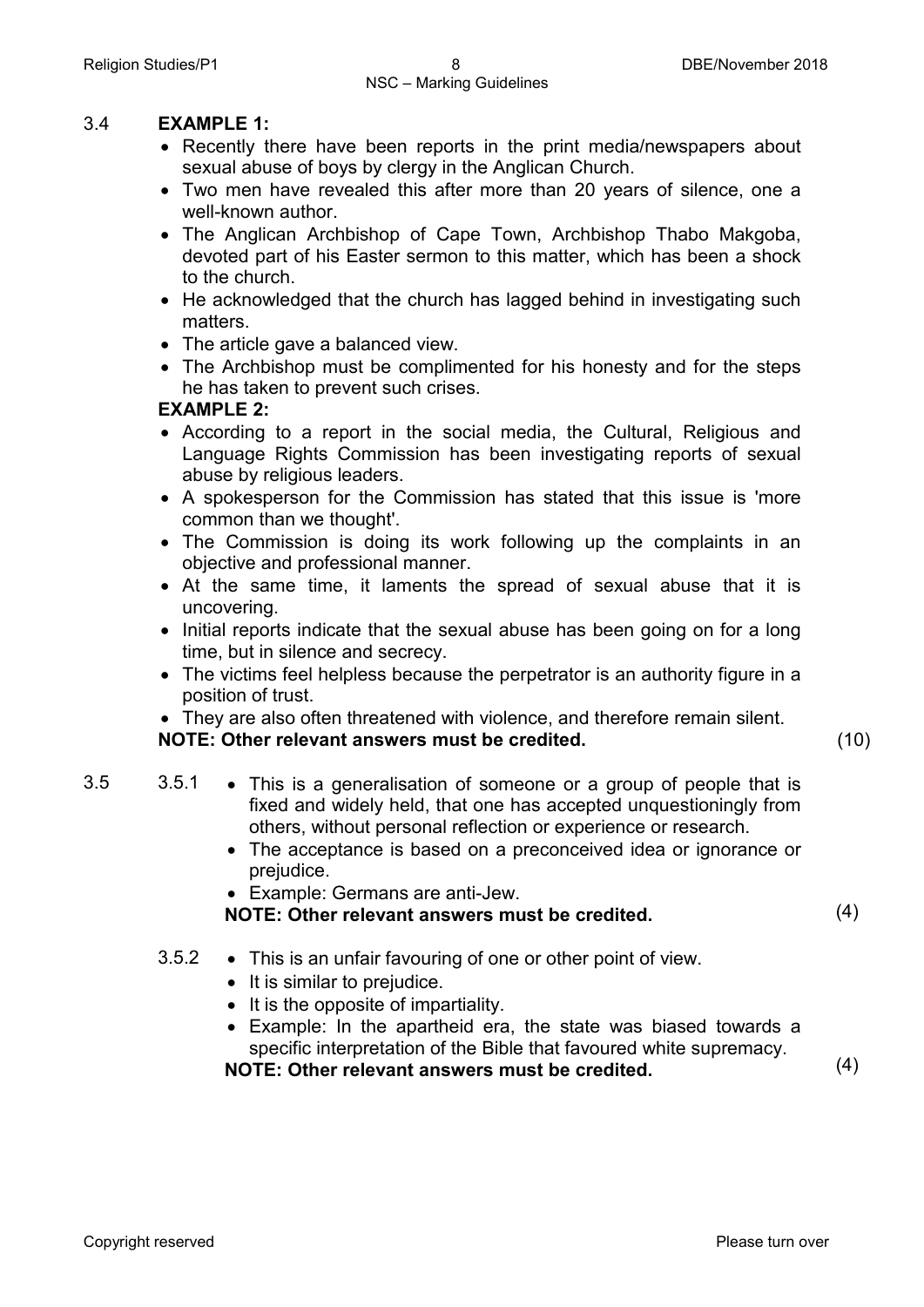- 3.5.3 It means reporting all sides of an issue without favouring any one.
	- Synonyms for impartiality are neutrality, fairness, non-bias, objectivity.
	- It is the opposite of bias or prejudice.
	- Example: The South African Constitution shows impartiality in matters of religion or race.

**NOTE: Other relevant answers must be credited.** (4)

- 3.5.4 Sensationalism is reporting with the intention of raising 'hype' around an issue.
	- The reason is often commercial to grab attention and so attract sales.
	- There is less concern to take a reasoned approach.
	- There is no concern to get to the truth of the matter.
	- Example: the pastors who sprayed their congregation with insecticide received worldwide publicity.
	- **NOTE: Other relevant answers must be credited.** (4)
- 3.5.5 This is an account that reports the facts, without emotive language.
	- It is the opposite of a sensational or emotional or biased account.
	- E.g. A report on Roman Catholic priests that balances the good and the bad, showing the proportion of those involved in child abuse and measuring this against the general population.

**NOTE: Other relevant answers must be credited.** (4)

**[50]**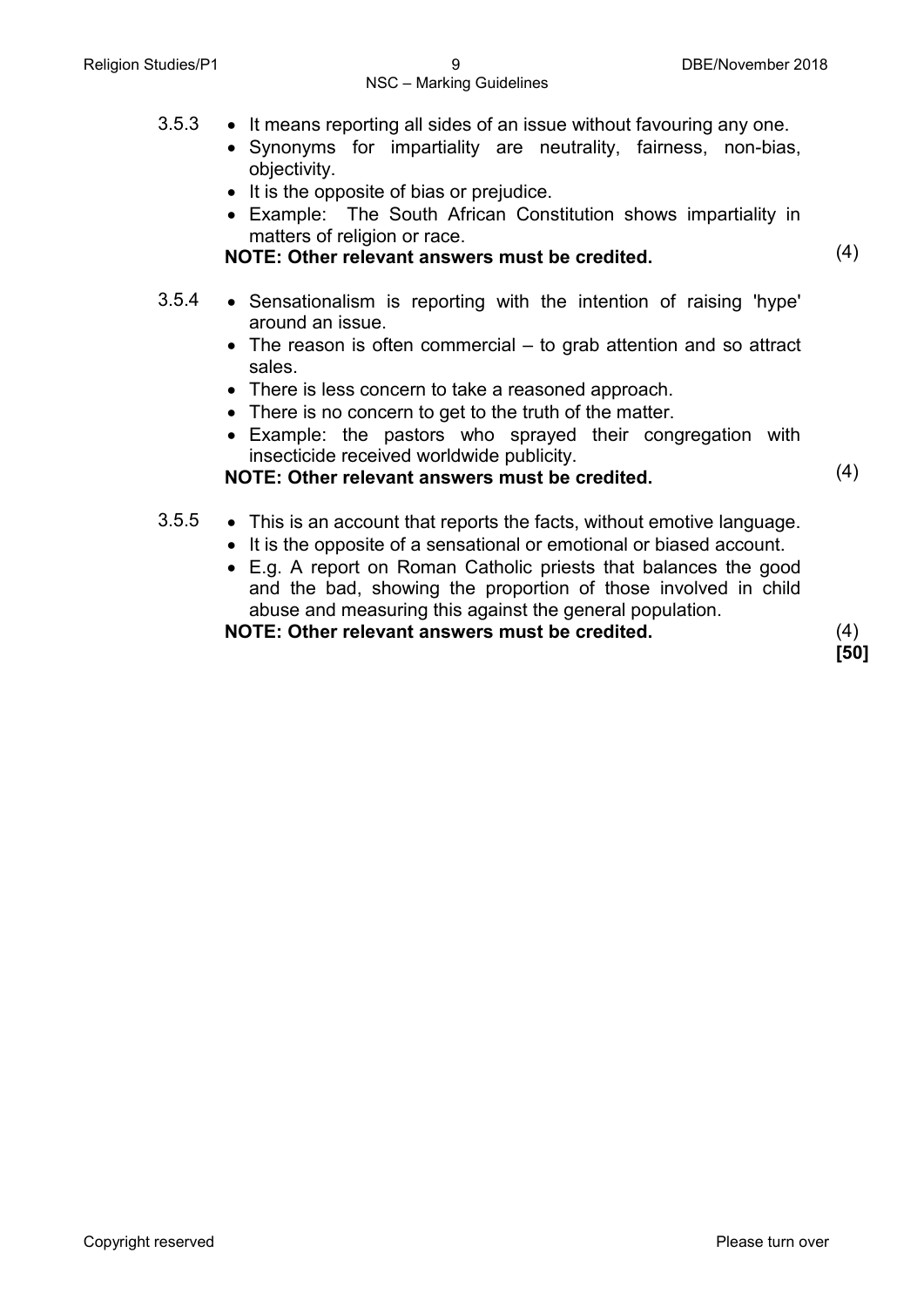#### **QUESTION 4**

#### 4.1 **EXAMPLES:**

#### **Freedom from discrimination**

- You have the responsibility to uphold this right both for yourself and for others.
- You must not discriminate against others on the basis of race, colour, sex, language or political opinion.

#### **The right to marriage and family**

- You have the responsibility to support and promote family life, especially your own.
- You have the responsibility not to act in any way that would lead to the break-down of a family.

#### **The right to education**

- You have the responsibility to attend classes.
- You have the responsibility to be a diligent learner/student doing the work and study required.

### **NOTE: Other relevant answers must be credited.** (8)

4.2 • In the Bill of Rights in the South African Constitution, religious freedom is included among the rights listed.

> • It says 'everyone has the right to freedom of conscience, religion, thought, belief and opinion.'

> Religious observances may be conducted at state or state-aided institutions under three conditions:

- The observances follow rules made by the appropriate public authorities.
- The observances are conducted on an equitable basis.
- Attendance is free and voluntary. (8)
- 
- 4.3 At important state occasions, such as the inauguration of the state president, the opening of parliament and at public holiday celebrations (e.g. Freedom Day), leaders from many faiths are invited to participate.
	- Religions co-operate freely to tackle community needs, such as activities for the youth and elderly, soup kitchens, social and spiritual counselling and support, the fight against drugs and gangsterism.
	- Inter-religious services and prayer meetings are held.
	- Prayer for rain to alleviate the drought in Cape Town and other parts of South Africa is an example.
	- Religious discrimination can be reported to the Human Rights Commission.
	- It can also be investigated by the Cultural, Religious and Language Rights Commission.
	- Both these bodies have acted decisively to protect religious freedom.
	- Religion Studies teaches about different religions and traditions. It includes faiths which were marginalized during the apartheid era.
	- It is not a compulsory subject.

**NOTE: Other relevant answers must be credited.** (10)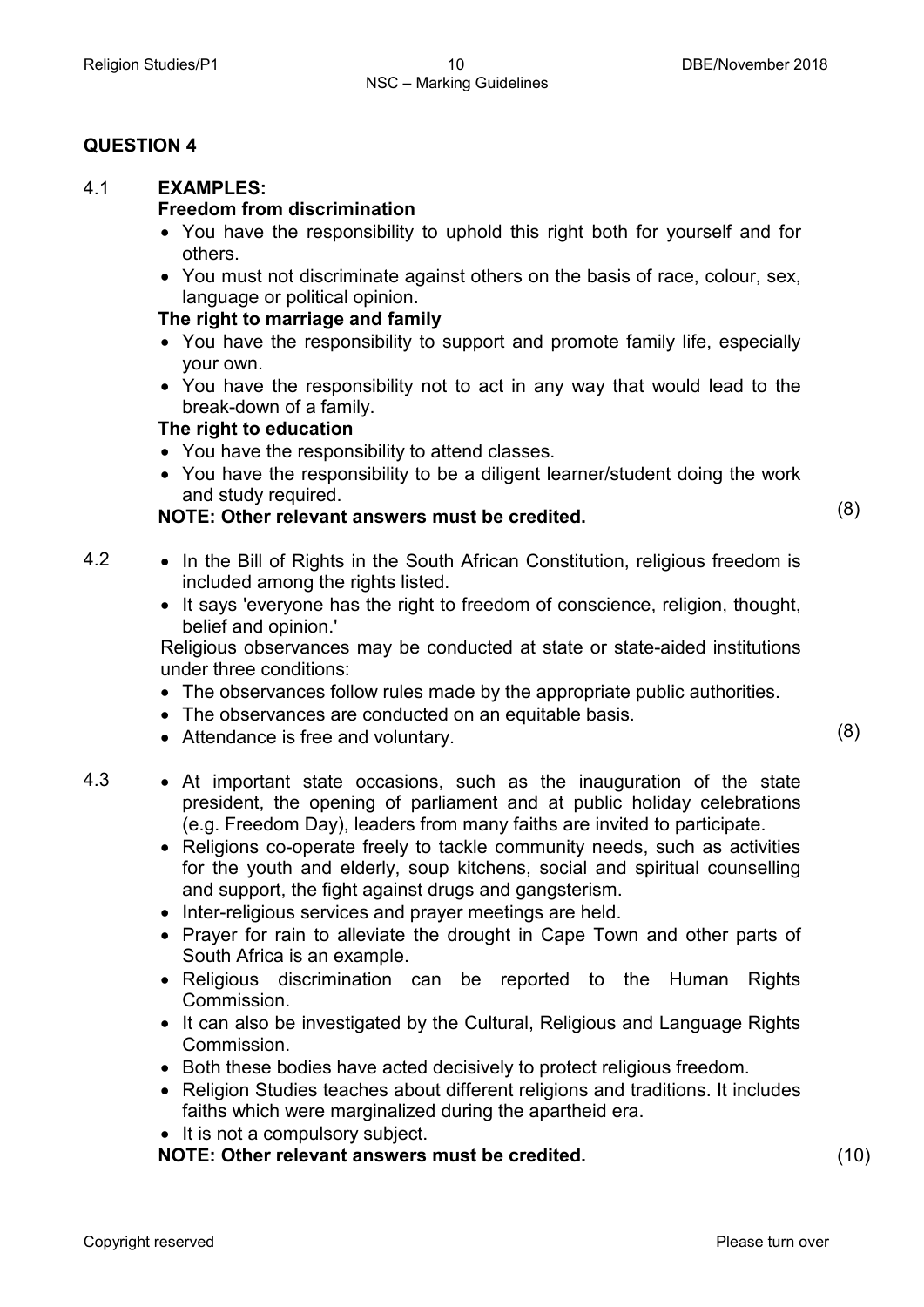#### 4.4 **EXAMPLE 1:**

- Sudan in Africa.
- Civil war broke out when the Muslim central government tried to impose Sharia law on the south.
- The tribes in the south were Christians and some were followers of African Religion.
- Religious freedom was violated.
- When South Sudan was made an independent country in 2011, matters quietened down for a short period.

#### **EXAMPLE 2**:

- Syria in the Middle East.
- Fundamentalist Muslims (ISIS/ISIL) wanted to set up a caliphate.
- They fought violently to chase away moderate Muslims, and people of other faiths, in order to create space for them to take over.
- For example, Christians that had been there for a long time, were chased out.
- This is a violation of religious freedom.
- There are also undertones of Sunni-Shia conflict, each side showing intolerance towards the other.

#### **NOTE: Other relevant answers must be credited.** (8)

#### 4.5 4.5.1 **EXAMPLES:**

- Judaism and Christianity teach that each person is unique because he/she is made in the image and likeness of God.
- He/she is deserving of human dignity and equality.
- Christianity also teaches that one should love one's neighbour as oneself.
- This shows that people are to love each other and that each one is worthy of love.
- Most religions teach that human life is sacred and must be given the greatest respect. E.g. Islam, African Religion, Hinduism.
- Buddhism has the teaching 'First, do no harm' (ahimsa).
- It clearly spells out that we do not have the right to harm others and that everyone has the right to be protected and safe. **NOTE: Other relevant answers must be credited.**

**NO credit is given if religious teachings are not clearly indicated.**

#### 4.5.2 **EXAMPLES:**

- Buddhism teaches the Eightfold Path to attain Nirvana.
- The Eightfold Path encourages each one to work towards spiritual fulfilment, regardless of the particular religion. This is freedom of religion in practice.
- The Baha'i faith teaches that all religions believe in the same God and one day all people will be united in the Baha'i Faith, the only religion that will be in existence.
- There is religious freedom because all religions are included.
- Islam teaches that Allah created people with free will and the ability to reason.
- People have freedom of belief because it is impossible to force people to believe in something. The Qur'an states 'There is no compulsion in Islam'.
- Hinduism teaches that all religions are different paths leading to the Divine.

Every person must faithfully follow his/her path towards God. (8)

(8)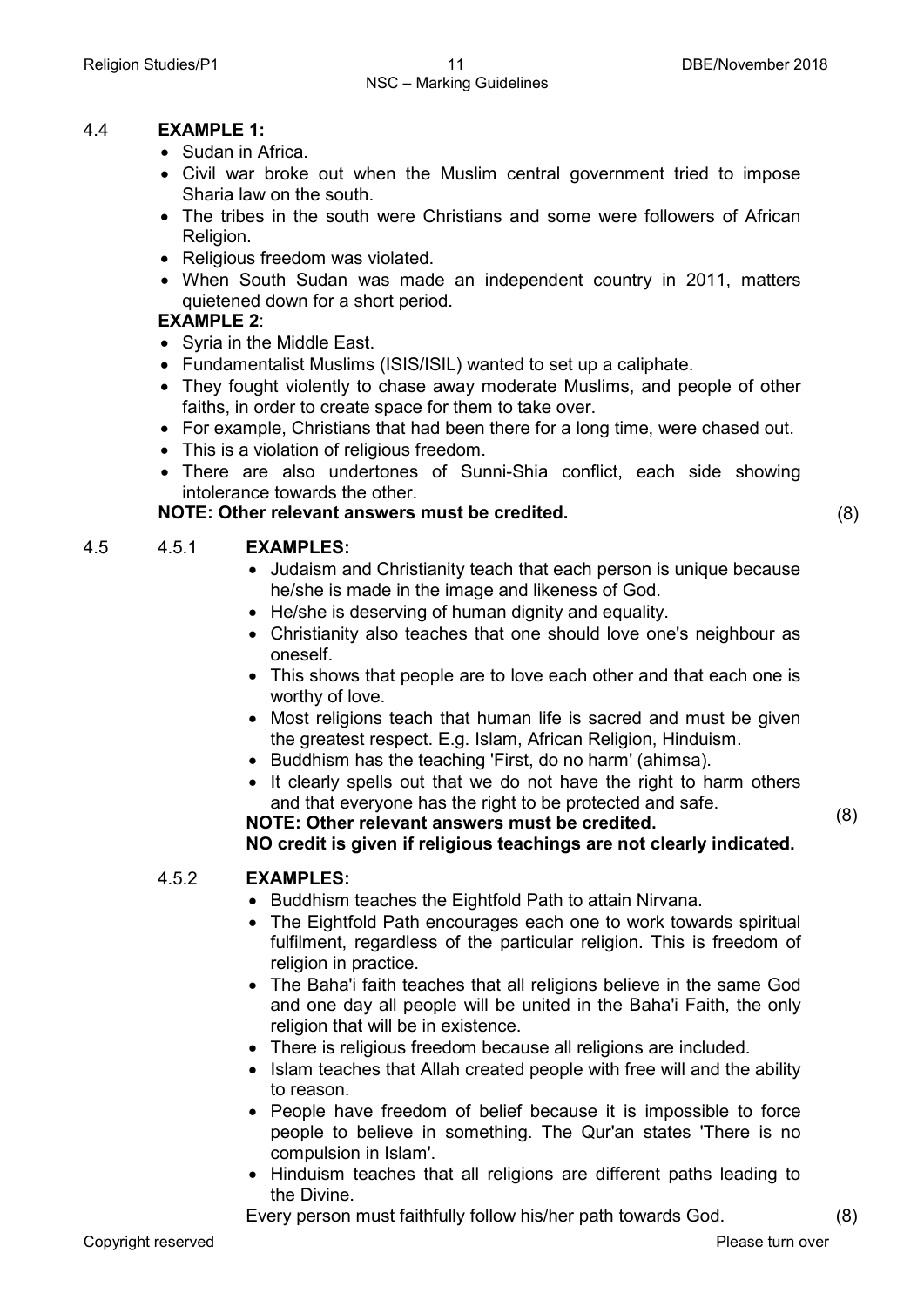#### NSC – Marking Guidelines **NOTE: Other relevant answers must be credited.**

#### **NO credit is given if religious teachings are not clearly indicated.**

**[50]**

#### **QUESTION 5**

| 5.1.1        | 5.1 NOTE: Award TWO marks for the definition, and TWO marks for the religion.<br>• This is the worship of or belief in only one god.<br>The Abrahamic religions are monotheistic                                                                             |     |
|--------------|--------------------------------------------------------------------------------------------------------------------------------------------------------------------------------------------------------------------------------------------------------------|-----|
|              | The Abrahamic religions are Judaism, Christianity and Islam.                                                                                                                                                                                                 | (4) |
| 5.1.2        | • This refers to someone who chooses the optional stage of life of<br>the devout person.<br>This person withdraws from society, gives up all possessions                                                                                                     |     |
|              | and wanders about.<br>• It is a practice in Hinduism.                                                                                                                                                                                                        | (4) |
| 5.1.3        | • This means showing respect and empathy for people.<br>It includes helping those who are physically, emotionally,<br>socially or spiritually in need.<br>It is a communal way of life based on 'Umuntu ngumuntu<br>ngabantu' meaning 'I am because we are'. |     |
|              | • It is the ethics or moral order based on respect for people.<br>• It is found in African Traditional Religion.                                                                                                                                             | (4) |
| 5.1.4        | • Dharma refers to the way of Higher Truths (doctrines)<br>This is how it is understood in Buddhism<br><b>OR</b>                                                                                                                                             |     |
|              | Dharma is the belief that there is divine order in the whole of<br>existence.<br>• This is how it is understood in Hinduism.                                                                                                                                 | (4) |
| 5.2<br>5.2.1 | • These make up the Abrahamic religions/Religions of the Book/<br>the Near East or Middle East cluster.<br>They are monotheistic.<br>• They share many prophets – Abraham, Isaac, Moses.                                                                     |     |
|              | • They place great emphasis on religious teaching.<br>They regard their sacred scripture as divinely inspired.                                                                                                                                               |     |
|              | They believe in the Judgement Day.<br>NOTE: Other relevant answers must be credited.                                                                                                                                                                         | (2) |
| 5.2.2        | • They belong to the cluster of the Indian sub-continent.<br>Buddhism arose out of Hinduism, so they share a common root.<br>They both believe in reincarnation (samsara), although they<br>have different perceptions of it.                                |     |
|              | • They both have the teachings of moksha and karma.<br>NOTE: Other relevant answers must be credited.                                                                                                                                                        | (2) |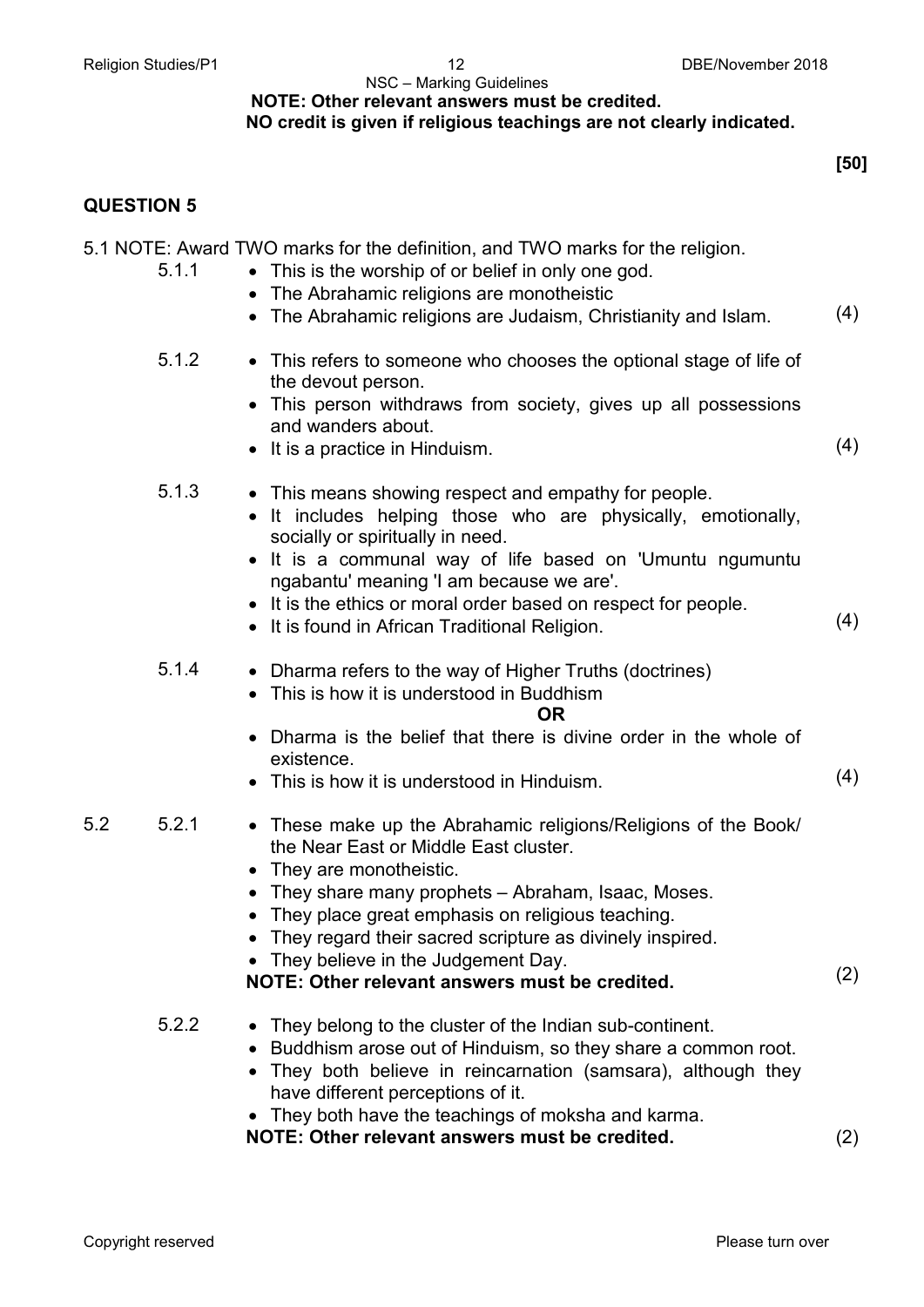#### Religion Studies/P1 13 13 DBE/November 2018 NSC – Marking Guidelines

- 5.2.3 They include much African culture in their rituals and practices.
	- They believe that ancestors are intermediaries between God and the living.
	- They enjoy 'lively' services with spirited singing and dancing.
	- The priests in the Zionist Christian Churches play a role similar to healers in ATR.

**NOTE: Other relevant answers must be credited.** (2)

- 5.3 NOTE: Practices such as fasting and Hajj are NOT credited.
	- They believe in Allah the Lord of all that exists.
	- They believe that there is only one God, Allah.
	- They believe in the angels.
	- They believe in His Books.
	- They believe in all His messengers.
	- They believe in Judgement Day.
	- They believe in Divine decree, good or bad.
	- They believe in predestination.
	- They believe in life after death.
- 5.4 Each is a set of thoughts, ideas, teachings, beliefs and practices that guides the worldview of their followers.
	- The word 'ideology' is often used as a substitute for religion, especially when the supporter of a particular ideology does not have a religion.
	- Current use of the word often implies that the speaker is talking about a set of beliefs not his/her own.
	- Ideology includes both secular and religious worldviews. (4)

#### 5.5 **EXAMPLE 1: AFRICAN TRADITIONAL RELIGION (ATR)**

#### • **Ancestor veneration/Intermediaries**

- Although ATR believes in a Supreme Being, the followers do not interact much with this divinity who is seen as almighty and remote.
- Instead they interact greatly with the ancestors whom they regard as intermediaries between the Supreme Being and humans.
- The ancestors are a very important part of this religion. They guide and protect the family who consult them on all matters.
- Humans interact with the ancestors through the human intermediaries known as sangomas or diviners.
- To become a sangoma is a special calling.
- **Communal way of life/a clan based religion/the concept of ubuntu**
- There is a strong emphasis on the community, little idea of individualism.
- The structure and organisation of society is clan-based, led by the elders for whom there is great respect. The elders will become the ancestors.
- The spirit in the community is that of Ubuntu which fosters care for each other.

,  $(12)$